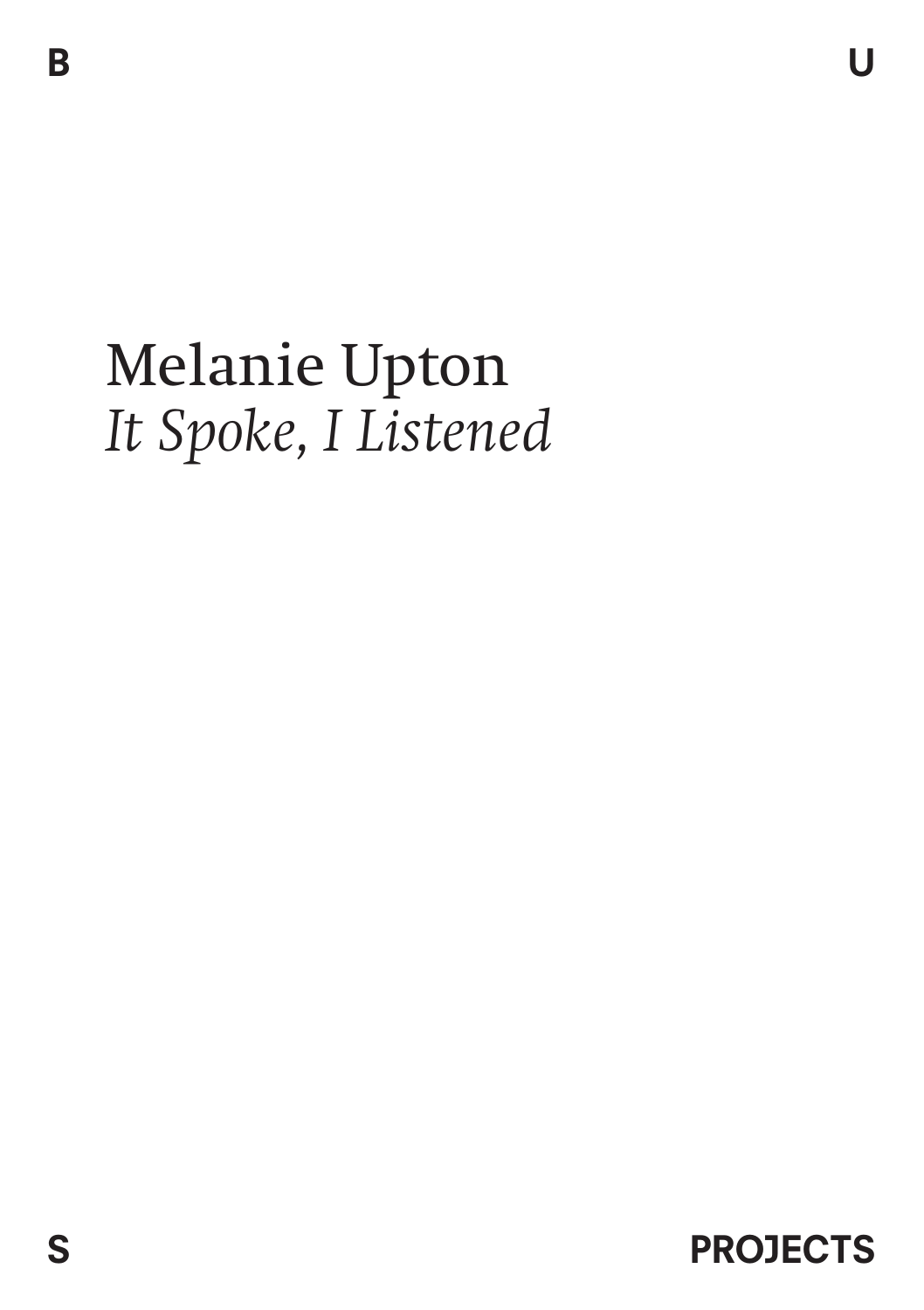The vacant block – fenced, demolished, and strewn with rubble – is first perceived as an empty space. Yet, it is full of (still) life and force. In this vague terrain; the broken brick, the flattened basketball, the torn glove and the shattered rock, convene and commune with the space that they occupy. Left to their own devices, such spaces and objects become something more than the role they were consigned to inhabit. Ejected from the ordinary circuits of consumption, production and habitation, these empty spaces and discarded objects co-opt their own production and/or demolition, in order to become something other than what they were. Their persistent presence reminds us that human interventions are not the only forces at play.

*It Spoke I listened* investigates the inherent and vibrant power of nonuseful things and the sites in which they are found. Shattering, fusing, smothering, compressing – *It Spoke, I Listened* is an examination and re-enactment of these forces that occur in these sites of flux. This mimicry of effects doubles as an investigation of the past, present and future temporalities of these objects and the spaces they inhabit. This is a laboratory of things, where the aeons of geological time intersect with the freneticism of the built environment. Slow evolutions and violent disruptions are here displayed as form. present and future temporalities of these objects and the spaces they inhabit. This is a laboratory of things, where the aeons of geological time intersect with the freneticism of the built environment. Slow evolutions and violent disruptions are here displayed as form.



Melanie Upton *It Spoke, I Listened* 12.08.15—29.08.15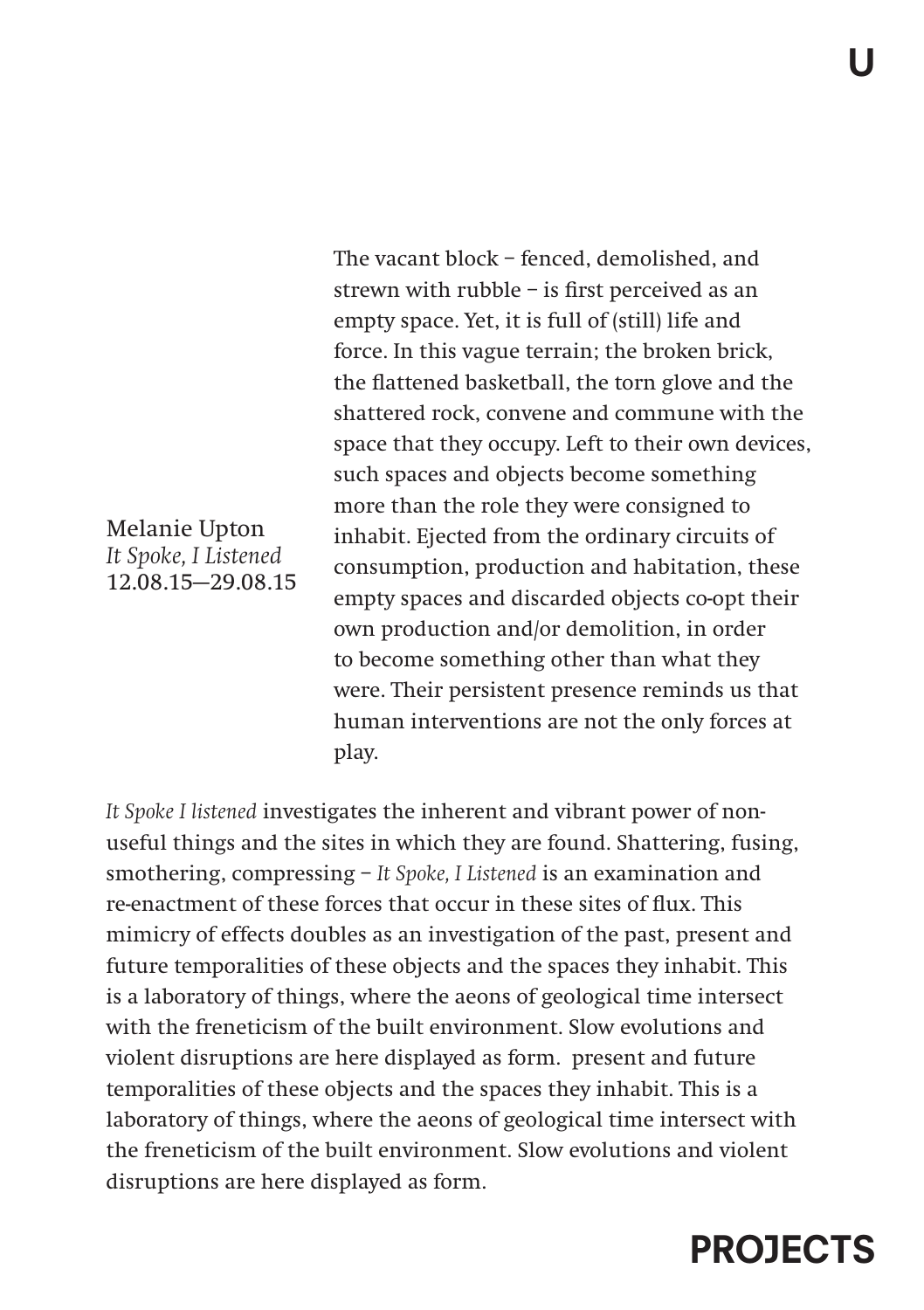## Ace Wagstaff

## It Spoke, I Listened

*A rock drifting through space. A pebble sinking slowly, downwards through thick mud. Minerals coming together on a minute level. Asteroids crashing in the intangible black void, violently intersect in a dance that lasts a moment, before leaving in new directions that have been influenced by each other. A mountain concentrates on being still. Tectonic plates, anxiously shiver, another quivers, but with excitement. Grains of sand, grains of sand, grains of sand, an old shell from a long dead mollusk, grains of sand. The calcium carbonate of which the shell is composed is gently caressed by endless waves. Elsewhere: lava stews.*

Curiously, the inanimate is actually animate: is anything ever truly stagnant? It is the actions of objects which Melanie Upton has used to inform 'It Spoke, I Listened'. By 'listening' to rocks, stones, and other detritus in its natural habitat, Upton has compiled a list of behaviors, or actions, that are native to these otherwise overlooked and humble, common artifacts. Building and construction sites are environments that have become areas of study for Upton because of their rich and varied examples of material actions at play; some of which occur naturally or by chance, and others being the result of more purposeful forces. Upton defines these actions as: Stack and Support, Pile, Lean, Cover, Curve, Submerge, Patch, Plug, Mark, Suspend and Bung. As instructions, these actions are as physically economical as possible, they're provisional, and together they repurpose their location away from that of a gallery space and toward a laboratory of minimalist construction, or a playground of materiality.

These actions are eternal and ancient, utilized with mechanical intention within architecture and various other pursuits of crafting materials by, humans or animals, but they have also occurred by accident throughout most of the earth's history, they are the latent kinesthetic language of matter: broken branches leaning where they fall, spider webs and reed thickets catching the inconsequential twig or leaf floating on the breeze or water, massive continental geological strata enveloping and smothering one another. Each action is a sonnet to mass and energy, a repetition of the first actions carried out after the big bang as particles came into existence and began speaking, socialising and interacting, the language physical, and the relationships either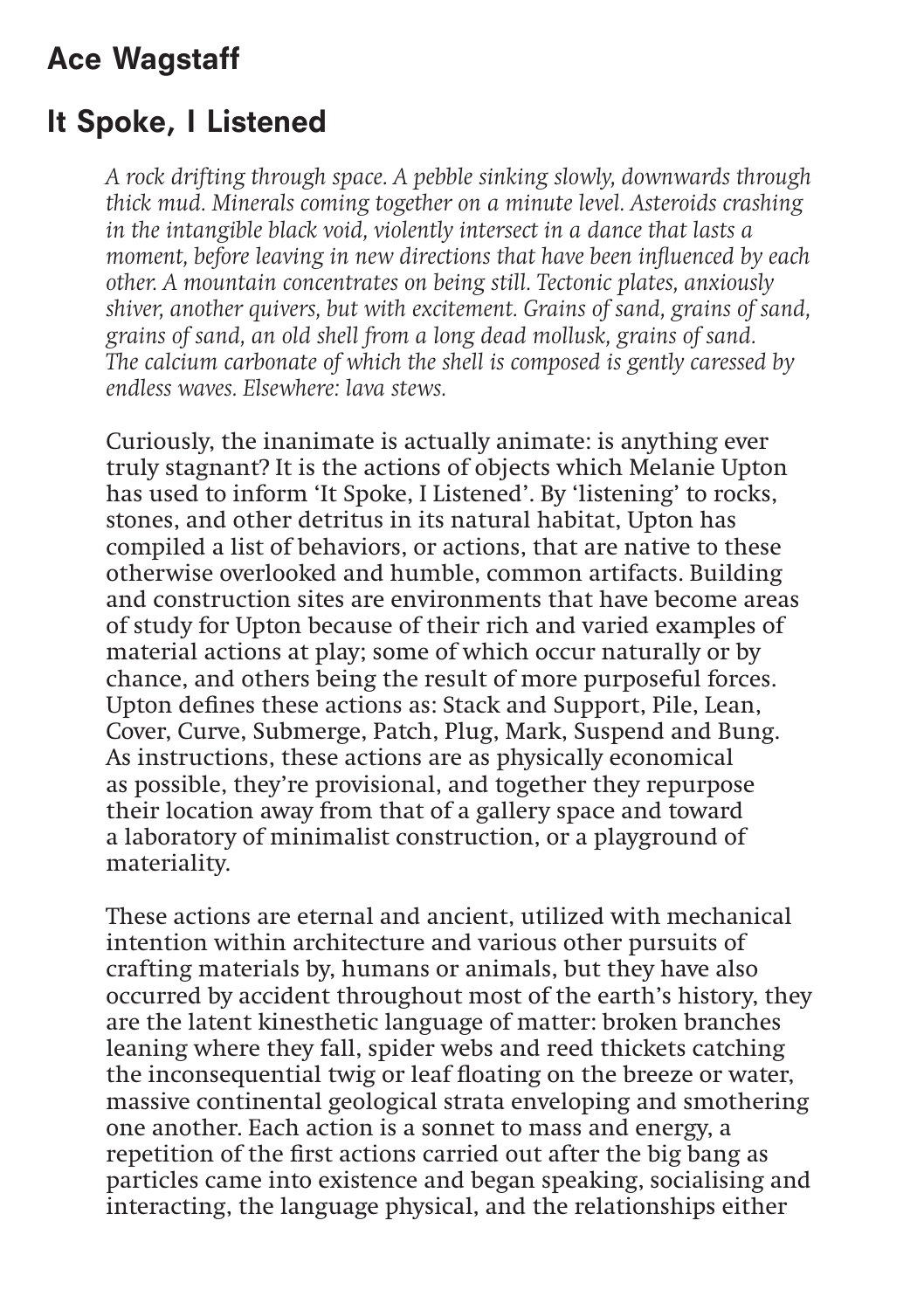complementary, or destructive. We too, our physical selves, are an extension of these dialogues.

*A mammal, approximately 40 kilograms, grazes on the tough grasses that surround it. It does not know its own name and for now, it has no name, but later, people will refer to it as an antelope. From a distance, the relatively small mammal is barely visible; it blends in with its environment. The rest of its herd is no longer on the same side of the soft hill and it is alone. At this exact moment during the Pleistocene, the creature is in trouble. Dire wolves stalk slowly forwards. The wind blows which makes the grass looks like the surface of running water. In mere seconds the*  wolves will launch their attack and the antelope will flee. The pursuit will *be an explosion of fevered survival for both predator and prey. Gravel will scatter underfoot, the wolves paws will scrape along slabs of stone, and the antelope will swerve and weave in an attempt to lose its pursuers but neither party will be victorious: the antelope will turn too late and slip from the grassed edge of a tar pit, followed closely by a few wolves, which make the same error. With their old feud forgotten, their skeletons keep each other company for thousands of years while the shape of the landscape changes: dust gathers and settles, hills rise and fall, mountains shift their weight. A moment is trapped for millennia.*

Upton is not only interested in the actions of these stationary objects, but also with the objects themselves. There is a deep sincerity in Uptons admiration for the materials she is working with and observing, as she goes to great lengths to preserve the integrity of sites that she is studying, ironically so because these sites are tumultuous and by their nature go through great upheaval and transformation making her care to maintain the original authenticity of a site seem somewhat redundant. A 'catch and release' system is implemented in which rocks or stones are only removed from the site in order to be cloned, in the form of a cast, before being returned to their natural habitat, regardless of the imperceptible difference that their absence would make. It is this level of attention that she seeks to replicate the processes in the gallery space: materials performing as themselves, and not merely used in the construction or manufacture of another form.

*A construction worker, approximately 6'4", picks up two lengths of wood and calls out to a workmate. The workmate laughs. Soft-rock plays on the building site radio. Various power tools can be heard. Traffic. Somewhere*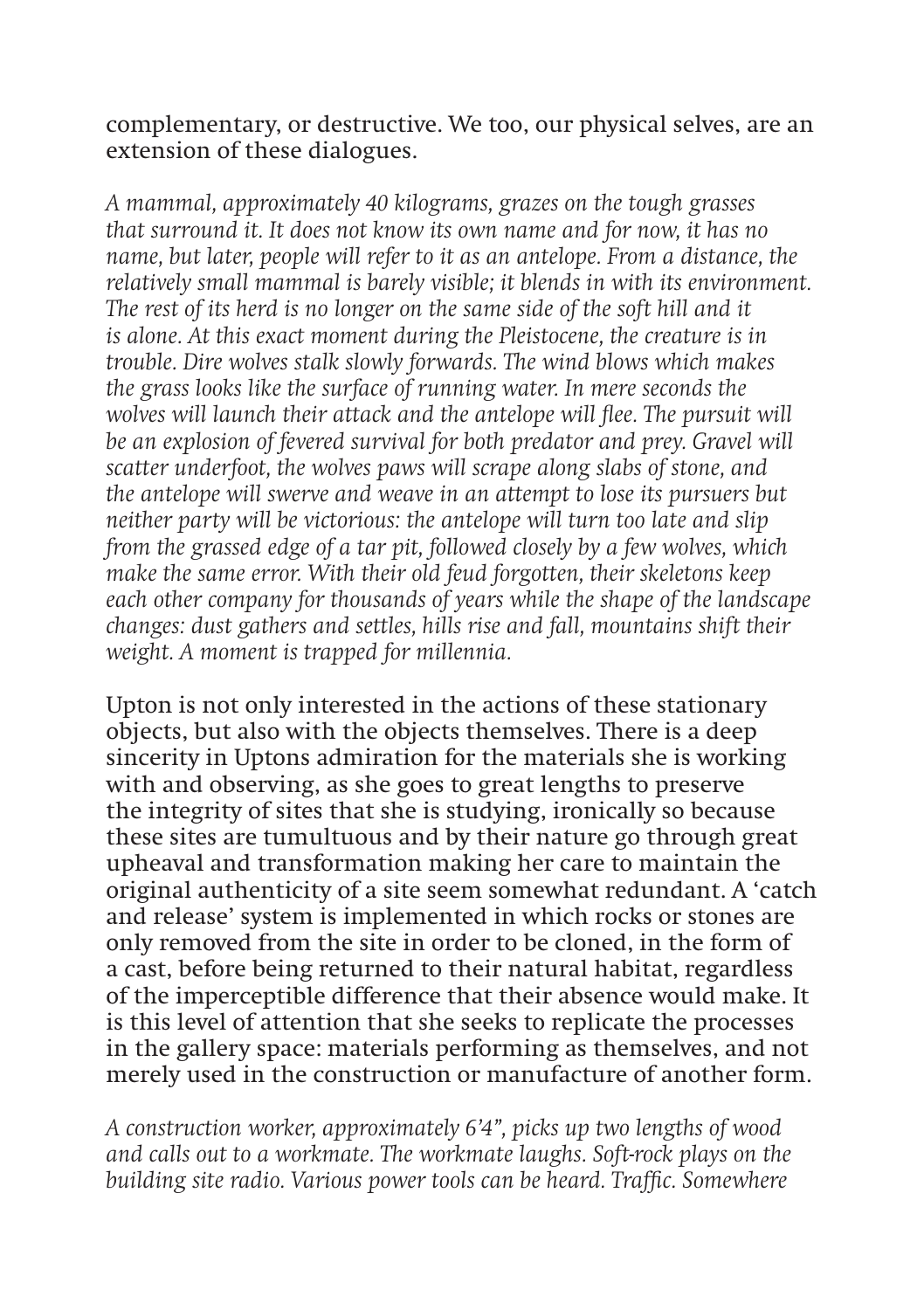*in England. The accents are varied and give nothing away. His boots sink uniformly in the mud with each step. He walks across the site. A bobcat pushes detritus, offcuts, soil and rubbish into a pile. He approaches a forklift laden with a pallet of bricks. The weight of the bricks pushes down. The forklift denies gravity of its power and its desire that would see the ordered bricks smashing into the ground. The laborer places the two pieces of wood on the ground beneath the load. The hydraulics of the forklift gently lower the load onto the two broad pieces of wood and they are pinned in place by the weight. Again, gravity is denied. Work resumes. After lunch.* 

The man-made materials at play are hyper-versions of their natural counterparts: bricks surpass stones in their geometric stackability and consistent structural strength; poured foundations surpass bedrock in its flat, level perfection; and mortar surpasses mud in its unwavering stability. Despite these specific advantages that relate to very defined purposes, it is the unplanned physical dialogue between them and their more natural companions which helps both types of materials transcend their intended functionary roles and become an aesthetic poetry of matter: mud and concrete blend, trapping stones and brick fragments as an adhoc aggregate and abstract sculptural form; painted and staked boundaries become areas of focus despite the absence of action or spectacle; visibility markings on the edges of protruding posts become spotlights of attention; and newly laid slabs and mounds of dirt become theatrical stages of invitation, potential and anticipation. Shh! The materials are speaking…